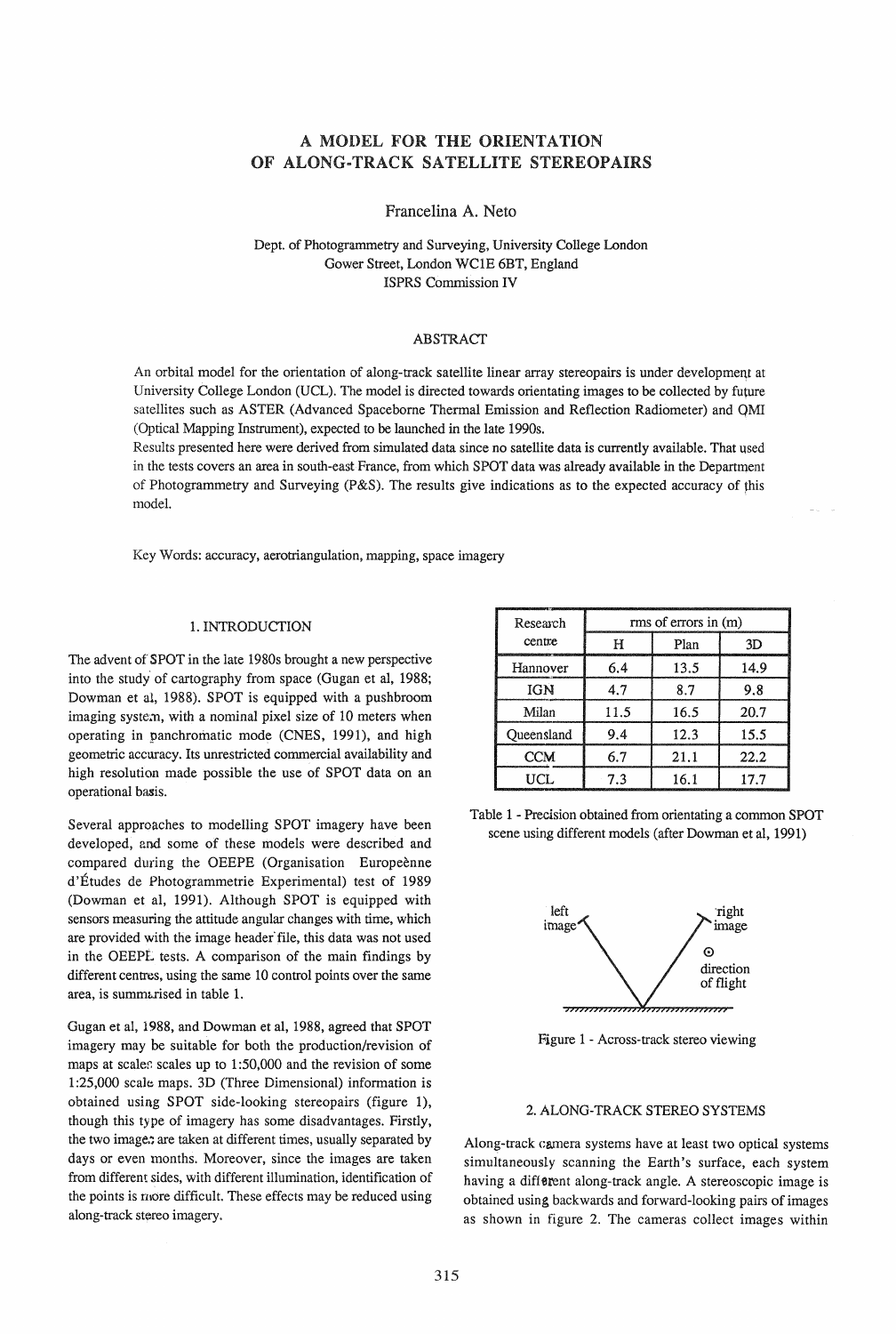seconds or minutes of each other, depending on the along-track angles. The orientation model may be simplified and the number of orientation parameters reduced, since the satellite orbit is common to both images. eg. ASTER & OMI.



Figure 2 - Along-track stereo viewing

# 2.1. YNlR (Visible & Near Infrared Radiometer) on ASTER (Advanced Spaceborne Thermal Emission Radiometer)

The Japanese ASTER platform, will be carrying a 3 band Optical Sensor for Earth Observation (Arai, 1991). VNlR is a multispectral sensor covering visible and near infrared regions with a spatial resolution of 15m. The sensor will fly at an approximate altitude of 705 km imaging the Earth's surface with a 5,000 element linear CCD (Charged Coupled Device) sensor. This data is processed on-board, extracting 4,000 pixels from the full 5,000 pixels of imaged nadir and forward looking data. The forward looking sensor is set to a viewing angle of 29.7°, corresponding to a base to height ratio of approximately 0.6 (Arai, 1991).

### 2.2. OMI (Optical Mapping Instrument)

The OMI instrument is expected to be flown in the late 1990s at an orbital altitude of approximately 824 km and inclination of 98.T. The baseline OMI design is for two views, one 20° forward off nadir and the other 20° backwards. For a total coverage of the Earth's surface in a minimum time, an across-track c,pability of  $\pm 20^\circ$  will be introduced. The base to height ratio of the system is approximately 0.7. The sensor is composed of two 12,000 CCD linear arrays, with a 5m ground resolution (British Aerospace, 1991).

# 2.3. OPS (OPtical Sensor) on JERS-1 (Japanese Earth Resource:s Satellite-1)

The OPS is an electronic scan typed optical sensor to be flown on the JERS-l System. The JERS-l orbit is a sun synchronous orbit at 568 km height, with orbital inclination 97.7°. The sensor has a 4,096 CCD linear array with a 18.3 m range resolution, and 24.2 m resolution in azimuth. The stereo capability is obtained by a nadir and a 15.3° forward imaging sensor, with a base to height ratio of approximately 0.3 (MITI/NASDA, 1990).

#### 3. MODEL DESCRIPTION

Due to its dynamic nature, linear imagery has a distorted

multiple plane perspective, and is unable to be orientated as a stereomodel obtained from two frame photographs. From previous studies carried out on SPOT data, it was concluded that the best models were obtained using the orbital parameters for the orientation plus the image header file. This approach also has the advantage of minimizing the ground control data needed. Consequently) the following orbital method was adopted for the orientation of along-track stereo imagery.

The geocentric coordinate system was adopted to avoid problems of map projection discontinuities, as well as to reduce the number of formulae, and hence run time. For continuity, the position of the sensor in space is also described in geocentric coordinates  $(X_S, Y_S, Z_S)$ , which can be computed for each image line. The image coordinates system  $(x,y,z)$  is such that x is the number of lines in the image along the direction of flight, y is the number of samples in the across-track direction, and z is the principal distance of the camera, perpendicular to the image (Figure 3). The only measurement of time available is  $x$ , which is used to describe time-orientation relationships. However, since the image is linear, x is assigned to zero, while z always takes the value -f, where f is the principal distance of the camera.



Figure 3 - Orbital parameters and geocentric system

The algorithm uses Eulerian parameters (a, e, i,  $\Omega$ ,  $\omega$ , F ) to fix the position of the satellite in space (figure 3) where a is the semi-major axis, e the eccentricity, i the inclination,  $\Omega$  the longitude, w the argument of perigee and F is the true anomaly of the orbit. The elliptical orbit is modelled (using these parameters) using the rotation matrix  $\underline{R}_0$  (Equations 1 to 4).

$$
\mathbf{R}_0 = \mathbf{R}_{\mathbf{F'}} \ \mathbf{R}_{\mathbf{i'}} \mathbf{R}_{\Omega'} \tag{1}
$$

$$
\underline{X}_{\mathcal{S}} = \underline{R}_{0}^{\mathrm{T}} \cdot \underline{D} \tag{2}
$$

$$
\underline{\mathbf{D}} = (0, 0, r)^T \tag{3}
$$

$$
r = a (1 - e2)/(1 - e \cdot cos F)
$$
 (4)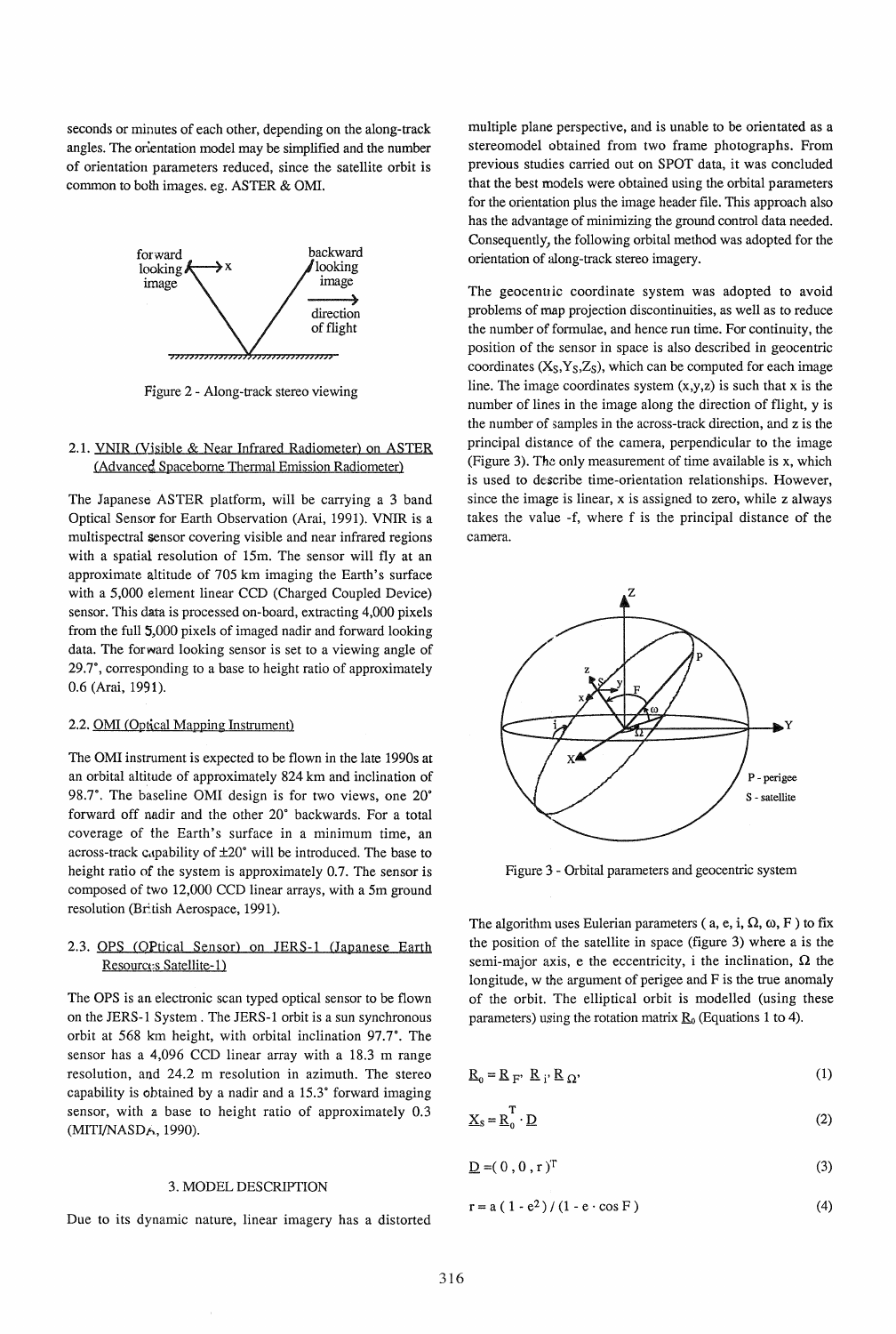where

$$
F' = (F + \omega) - 90^{\circ}
$$
  
i' = 90^{\circ} - i  

$$
\Omega' = \Omega - 180^{\circ}
$$

The major components of dynamical motion are the Earth's rotation and the satellite movements along the orbit path. These motions have peen modelled as linear angular changes of F and  $\Omega$  with time, for which the second degree zonal component  $J_2$ of the Earth gravitational potential is the principal component. The first order perturbations caused by  $J_2$  and the Earth's rotation is given by equations 5, 6 and 7 (Kaula, 1966).

$$
\Omega' = -\frac{3}{2} \cdot \frac{J_2 \cdot n \cdot Re^2}{a^2 \cdot (1 - e^2)} \cdot \cos(i) + v \tag{5}
$$

$$
w' = -\frac{3}{4} \cdot \frac{J_2 \cdot n \cdot Re^2}{a^2 \cdot (1 - e^2)} \cdot [1 - 5 \cdot \cos^2(i)] \tag{6}
$$

$$
M' = \frac{3 J_2 \cdot n \cdot Re^2 (3 \cos^2 i - 1)}{4 \cdot e^2 (1 - e^2)^{3/2}}
$$
 (7)

where  $R_e$  is the Earth's semi-major axis,  $v$  is the Earth rotation and n is the mean motion of the satellite. M is the mean anomaly and M' is its variation with time, from which the value of F can be calculated.

Since the satellite is not pointing precisely towards the centre of the Earth, additional attitude rotations are introduced by an orthogonal matrix  $\underline{R}_A$ , which characterizes the effects of pitch, roll and yaw, and their variations with time. The viewing angle also varies for each image and the effect of its geometry is added to the formulae as another orthogonal matrix  $\underline{R}_m$ .

The collinearity equations (8a and 8b) are used for the orientation of a single image, where  $u_{ij}$  are the elements of matrix  $U$  (Equation 9),  $X_A$ ,  $Y_A$ ,  $Z_A$  are the geocentric coordinates of each control point and s is a scale factor.

$$
\int -z \cdot \frac{u_{11}(X_A - X_S) + u_{12}(Y_A - Y_S) + u_{13}(Z_A - Z_S)}{u_{31}(X_A - X_S) + u_{32}(Y_A - Y_S) + u_{33}(Z_A - Z_S)} = 0
$$
 (8a)

$$
\left\{ y - z \cdot \frac{u_{21}(X_A - X_S) + u_{22}(Y_A - Y_S) + u_{23}(Z_A - Z_S)}{u_{31}(X_A - X_S) + u_{32}(Y_A - Y_S) + u_{33}(Z_A - Z_S)} = 0 \right\}
$$
 (8b)

$$
\underline{\mathbf{U}} = \frac{1}{\mathbf{s}} \mathbf{R}_{\mathbf{m}} \mathbf{R}_{\mathbf{A}} \mathbf{R}_{0}
$$
 (9)

Since along-track stereopairs are taken during the same orbit, with a short time interval in between, the method described above may be advantageously modified. However, an additional parameter is required, namely a variable to represent the time displacement,  $\Delta t$ . Hence if the first image is arbitrary chosen,  $\Delta t$ sets the position of the second image relative to the first, as shown in figures 4a and 4b.



Figure 4a - Time displacement  $\Delta t$  between two images taken during the same orbit (represented on the image),



Figure 4b - Time displacement  $\Delta t$  between two images taken during the same orbit (orbit representation).

The two images of an along-track stereopair are taken during a common orbit, being the values for semi-major axis, inclination, longitude of the ascending node and argument of perigee the same for the two images. If the origin of the first image is taken as origin of the second image, the values of the other orientation parameters are also common to both images, as they are set for the origin. However, the points are identified in the second image by their line and sample values, and the line number being a measurement of time on the second image is not related to the origin of the first image. The time displacement  $\Delta t$  acts as the translation in time suffered by the second image relative to the first, so that the orientation parameters for each line of the second image are affected by the line position x (measurement of time) plus  $\Delta t$ . The orientation parameters for each position become then dependent on  $\Delta t$  and correlation occurs.

In all lO+n parameters are used, 10 to orientate the strip, and n time displacement parameters for the  $n+1$  images. The 10 parameters used to orientate the strip are the semi-major axis, the true anomaly, the longitude of ascending node, the orbit inclination, and six more parameters defining the attitude of the sensor with time. The argument of perigee was considered nil in the computations because the orbit eccentricity is very small in the cases considered  $(<0.002$ ) and its effect on the model orientation caa be expressed by the effect of the true anomaly. An attitude model is initially formed using the attitude data file provided and the attitude parameters used in the iterative process adjust this attitude model to the ground control.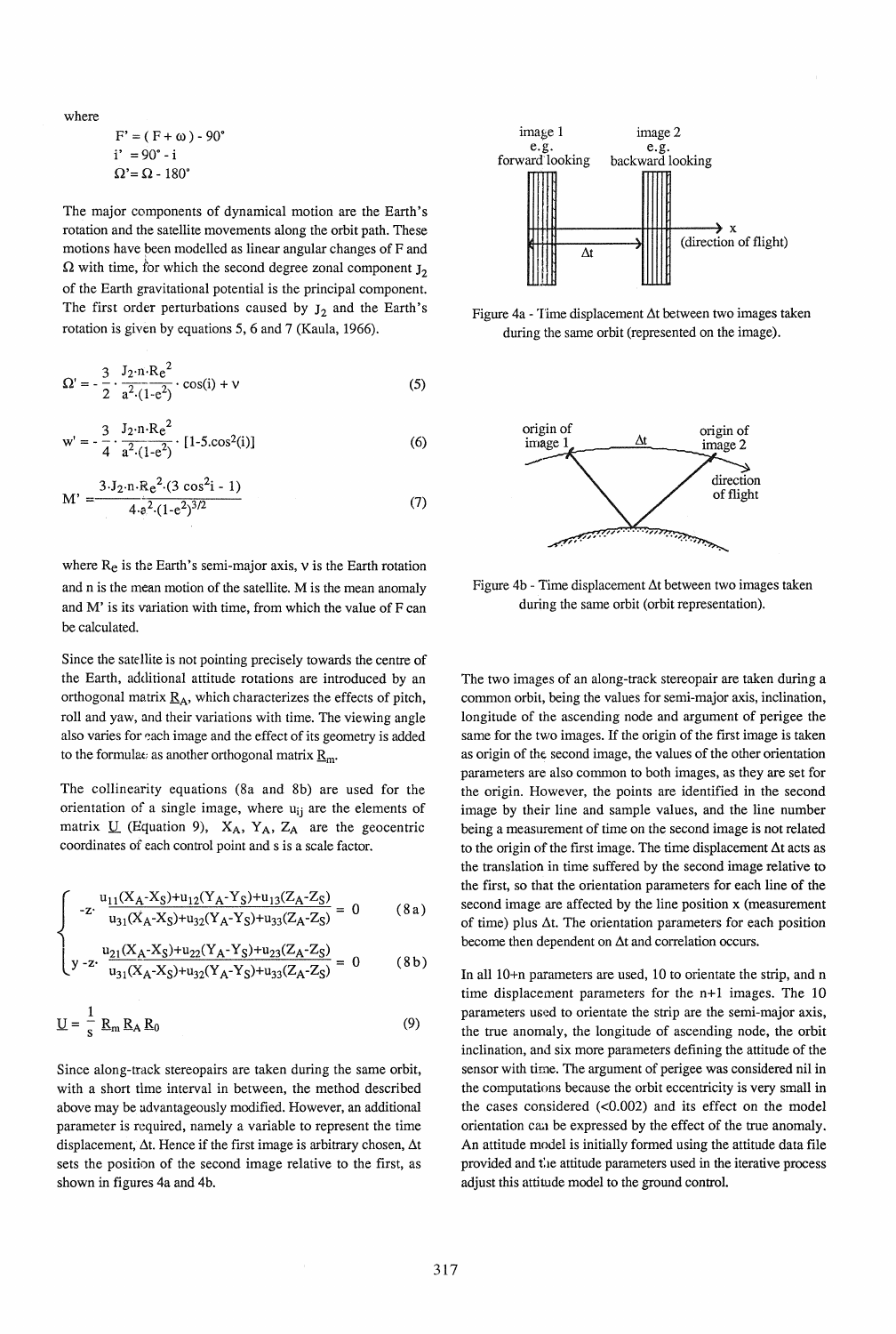An along-track stereopair can be orientated using as few as 3 control points per image, providing 12 observation equations, for the 11 parameter solution. The number of control points may be decreased if a poorer orientation is adopted, for example when 2 control points per image are used, then a 7 parameter orientation is possible with some redundancy.

It has been shown (O'Neill et aI, 1989) that better results may be obtained if on-board recorded information is used. The algorithm automatically takes an *a priori* precision of the measurements, the control used in the orientation plus information recorded during flight. Initial information of the start values is used to form a weighting matrix. Currently, the algorithm implemented uses information in an auxiliary data file with additional information being provided by the user.

# 4. SIMULATED DATA

Tests in order to study the precision of the orbital model described above were performed. The data used was simulated since no satellite along-track stereo data is presently available. Two sets of SPOT data covering a region in south-east France (about 200 per 600 km), available at UCL(P&S) (Veillet, 1991), were used to calculate the orbital parameters of a vertical theoretical SPOT-like orbit.

The simulated image coordinates of 106 ground points were computed using equation 10 and their known geocentric coordinates. The iterative process was run for two different along-track viewing angles, terminating when a correction smaller than 0.001mm was encountered for  $x=0$  (this correlates to an error smaller than 0.1 line/sample).

$$
\begin{bmatrix} x \\ y \\ -f \end{bmatrix} = \frac{1}{s} \cdot R_m R_A R_0 \begin{bmatrix} X_A - X_S \\ Y_A - Y_S \\ Z_A - Z_S \end{bmatrix}
$$
 (10)

A first set of images simulate backward and forward angles of 26°, emulating a SPOT-like along-track stereopair with a base to height ratio of approximately 1. A second simulation calculated both ASTER-like, OMI and OPS sensor data. All simulations used Westin's variogram (Westin, 1991), which models the variation of the attitude parameters with time. A pseudo-error with standard deviation 0.5 line/sample was added to the simulated data, as an average error of half a pixel of identification in the points on the image may be assumed.

In the OEEPE tests (Dowman et aI, 1991) it was concluded that the results underwent only small variations when more than six control points were used in the orientation. Hence, six points were chosen from the simulated data for ground control, the other one hundred points being used for checking purposes.

#### 5. RESULTS OF TESTS

The scenes were orientated using the control configuration shown in figure 5, with the control distribution of the terrain being chosen such that it would cover all types of relief possible and would be well distributed for better orientation.



Figure 5 - Control configuration used in the tests

The same configuration was used to orientate the different sets of simulated data. The root mean square(rms) of the errors obtained with the check data are presented in tables 2, 3, 4 and 5. The 2 control points models were run using only 7 orientation parameters, plus  $\Delta t$ . The only attitude parameter variation with time considered in the computation was that of pitch due to its larger effect on height, and the bias in roll being fixed using the attitude file information. The models respective precisions were evaluated by comparing the UTM (Universal Transverse Mercator) coordinates calculated after orientation, to the known simulated coordinates of the 100 check points not used in the model processing.

The precisions obtained using the SPOT-like along-track stereopair (10 m pixel resolution) are given in table 2. Analogous results for the ASTER (15 m pixel resolution), OMI (5 m pixel resolution) and OPS (l8.3x24.1 m pixel resolution) are given in tables 3, 4 and 5 respectively.

| Number of      | rms of errors found in UTM (m) |     |     |      |
|----------------|--------------------------------|-----|-----|------|
| control points |                                |     | н   | ח ?  |
|                | 5.2                            | 5.3 | 5.9 |      |
|                | 7.0                            | 6.5 | 7.6 | 12.2 |
|                | 7.0                            | 6.5 | 7.6 | 12.2 |
|                | 8.7                            | 5.1 | 9.4 | 13.8 |
|                | 10.1                           | 6.7 | 8.8 | 15.0 |

Table 2 - Precision obtained for a SPOT-like simulated orbit with along-track stereo viewing (10m pixel resolution).

| Number of      | rms of errors found in UTM (m) |      |      |      |
|----------------|--------------------------------|------|------|------|
| control points |                                |      | Н    | 3 D  |
|                | 7 Q                            | 8.6  | 19.6 | 22.8 |
|                |                                | 10.4 | 17.8 | 22.5 |
|                | 9.1                            | 10.4 | 17.8 | 22.5 |
|                | 73                             | 14.2 | 19.4 | 23.4 |
|                | 6 ዓ                            | 67   | 24.5 | 29.1 |

Table 3 - Precision obtained using ASTER simulated data (15m pixel resolution).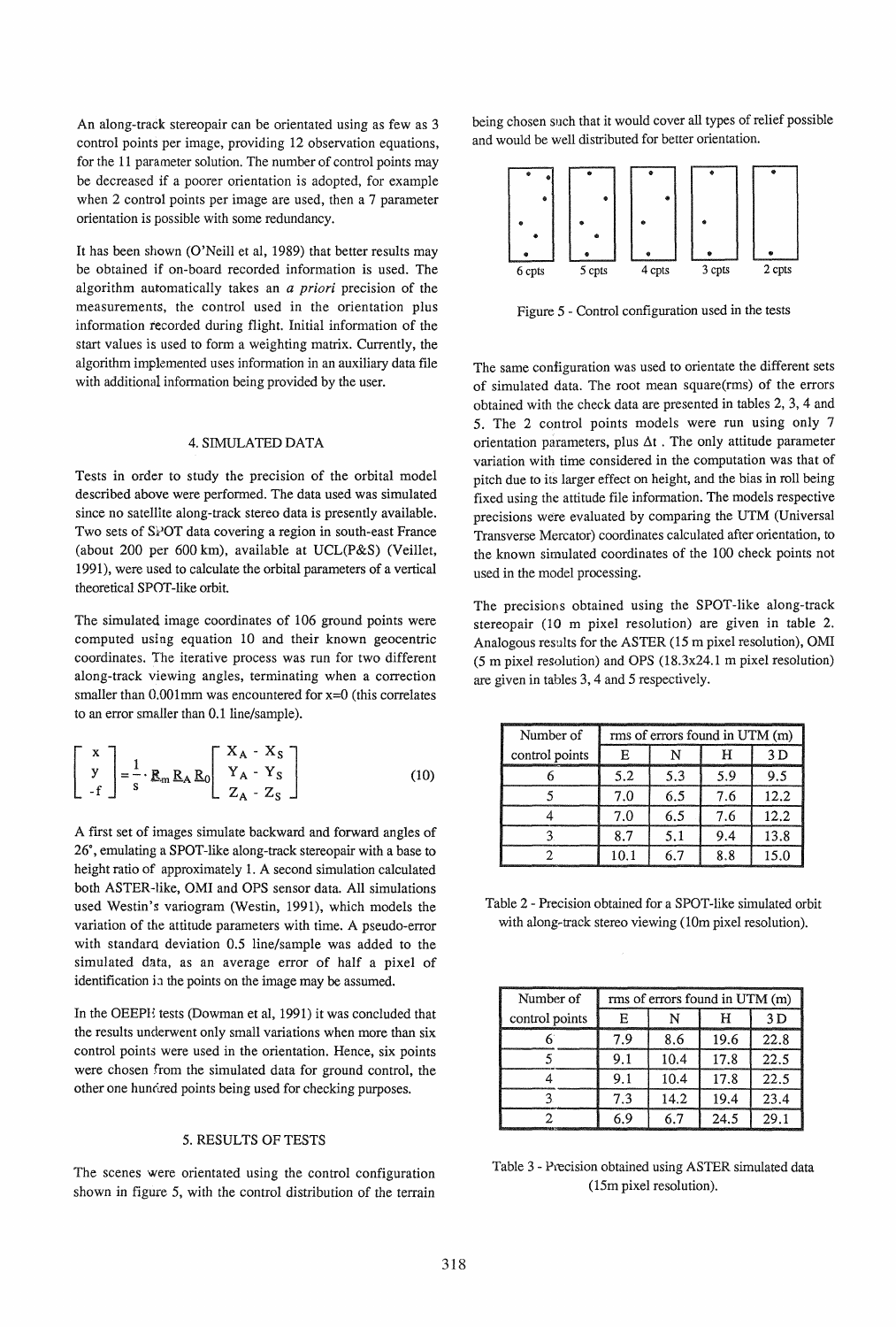| Number of      | rms of errors found in UTM (m) |     |     |     |
|----------------|--------------------------------|-----|-----|-----|
| control points |                                |     |     | 3 D |
|                | 3.0                            | 2.7 | 5.7 | 7.0 |
|                | 3.0                            | 3.0 | 6.0 | 73  |
|                | 2.8                            | 3.4 | 6.6 | 7 Q |
|                | 2.9                            | 2.6 | 7.1 |     |
|                | 21                             | 2.4 | ጸ ճ |     |

Table 4 - Precision obtained using OMI simulated data (5m pixel resolution).

| Number of      | rms of errors found in UTM (m) |      |      |      |
|----------------|--------------------------------|------|------|------|
| control points |                                |      |      | 3 D  |
|                | 9.4                            | 11.5 | 44.9 | 47.3 |
|                | 10.2                           | 10.7 | 47.2 | 49.4 |
|                | 10.3                           | 10.8 | 47.6 | 49.5 |
|                | 10.4                           | 11.7 | 50.0 | 50.4 |
|                | 13.3                           | 16.3 | 65.8 | 69.1 |

Table 5 - Precision obtained using OPS simulated data (18.3x24.2 m pixel resolution).

# 6. ANALYSIS OF THE RESULTS

The major orientation problem of along-track stereopairs is the effect of relief in the image producing a parallax in the flight direction, correlated to the effect of pitch. Since a one-orbit algorithm for the pair is being considered, there is an additional problem of correlation between the time displacement  $\Delta t$  and the pitch. These correlations are balanced using a weighting matrix of the orientation parameters. Despite these problems, the approach has the major advantage of minimizing the number of parameters needed, and hence the control and run time of the algorithm.

Using the initial data set, the precision of some orientation parameters is initially evaluated. In conjunction with other information, either entered by the user or set for the sensor whose image is being used, an *a priori* weighting matrix is formed considering all parameters independent. This procedure keeps the solution within acceptable limits, conditioned by the initial assumption of precision. Otherwise, the correlation between some of the parameters would prevent the solution from converging, as big variations during the iterative process might occur. Although the independence between the orientation parameters is currently being assumed, this is known to be false. In practice, there is a dependence between the orientation parameters and the resulting weighting matrix should not be a diagonal matrix as it was assumed during these tests.

Decreasing the number of control points to 4 (as identified in both images) does not significantly influence the results. However, the use of only 3 or 2 control points in the orientation process produces lower precision models, characterized by a worsening in (he height precision. With the exception of the SPOT-like along-track pair, the height precision was always larger than the pixel resolution. This is justified by the larger base to height ratio of the former, approximately 1, than the respective 0.6, 0.7 and 0.3 of the ASTER, OMI and OPS sensors, which worsen the correlation between the effects of the terrain relief and pitch.

The precision of planimetric positioning is in all cases approximately of the same order of the pixel ground resolution, for a 3 to 4 control points model. Sub pixel planimetric precision may be obtained with a 6 control points orientation, considering a half a pixel precision in the identification of the control. Experimentally, it is known that base to height ratios smaller than C.5 give very poor heighting accuracy. This was confirmed once more in the tests carried out with the OPS sensor data. The pixel resolution of the OPS sensor (18.3x24.2 m) was the worse of all the four sets of data considered, and a smaller precision was expected from modelling this data. Moreover, a very poor height resolution was found. While for the tests carried out with the other sensors the worse errors found in height were smaller than twice the pixel resolution, for the OPS data the smallest error found was approximately twice the pixel resolution of the sensor.

Although the errors found in height were worse than in planimetry for the data sets whose base to height ratios were bigger than 0.5, they were still bellow twice the pixel resolution of the sensor, in the worse models (2 control points). Better models were obtained using 6 to 4 control points, with height accuracy of the same order of the pixel resolution. The 3D vector error was found to be larger than the pixel ground resolution in all the studies carried out.

Comparing the results obtained in these tests (table 2) with the previous studies with SPOT data (table 1), the poorer precision obtained in height from along-track stereo imagery, due to the correlations n;entioned previously in this paper, is confirmed. OMI results are better than the other along-track models because OMI pixel resulution is also better than any of the other sensors.

# 7. CONCLUDING REMARKS

Further developments to the algorithm are under investigation for possible improvements to the model such as the correlations between the orientation parameters which lead to poor height accuracy. The use of a more precise and real weighting matrix for minimisation of correlation between the orientation parameters is under study. The algorithm is also being adapted to accommodate stereotrios, to consider simultaneously stereo images from several sensors, and to take in account a quality factor linked to the measurements.

It is also being revised the use of conjugate points in the modelling process, in order to decrease the number of control needed. However, from previous studies carried out in this area, high instabilities occur during the iterative process, mainly